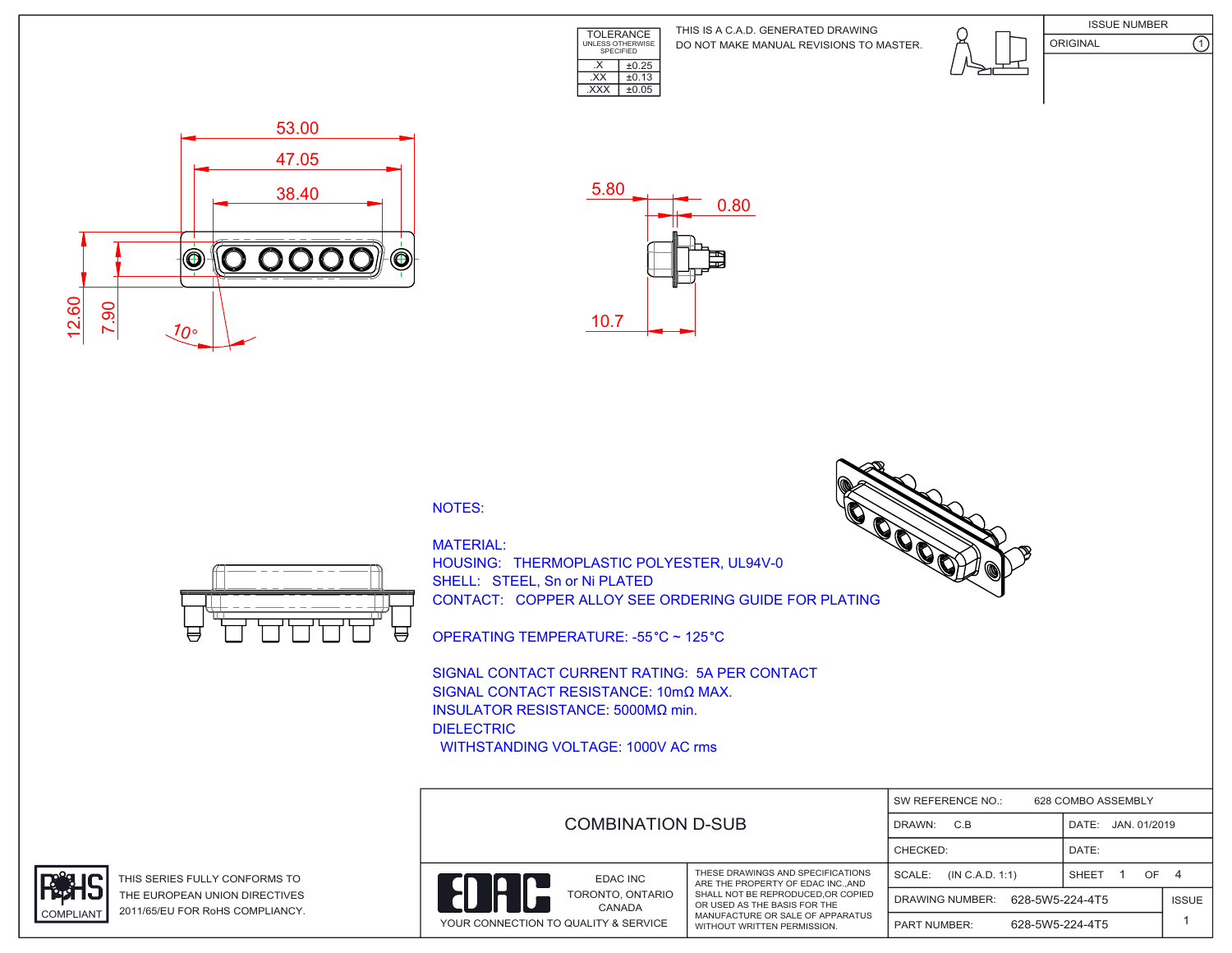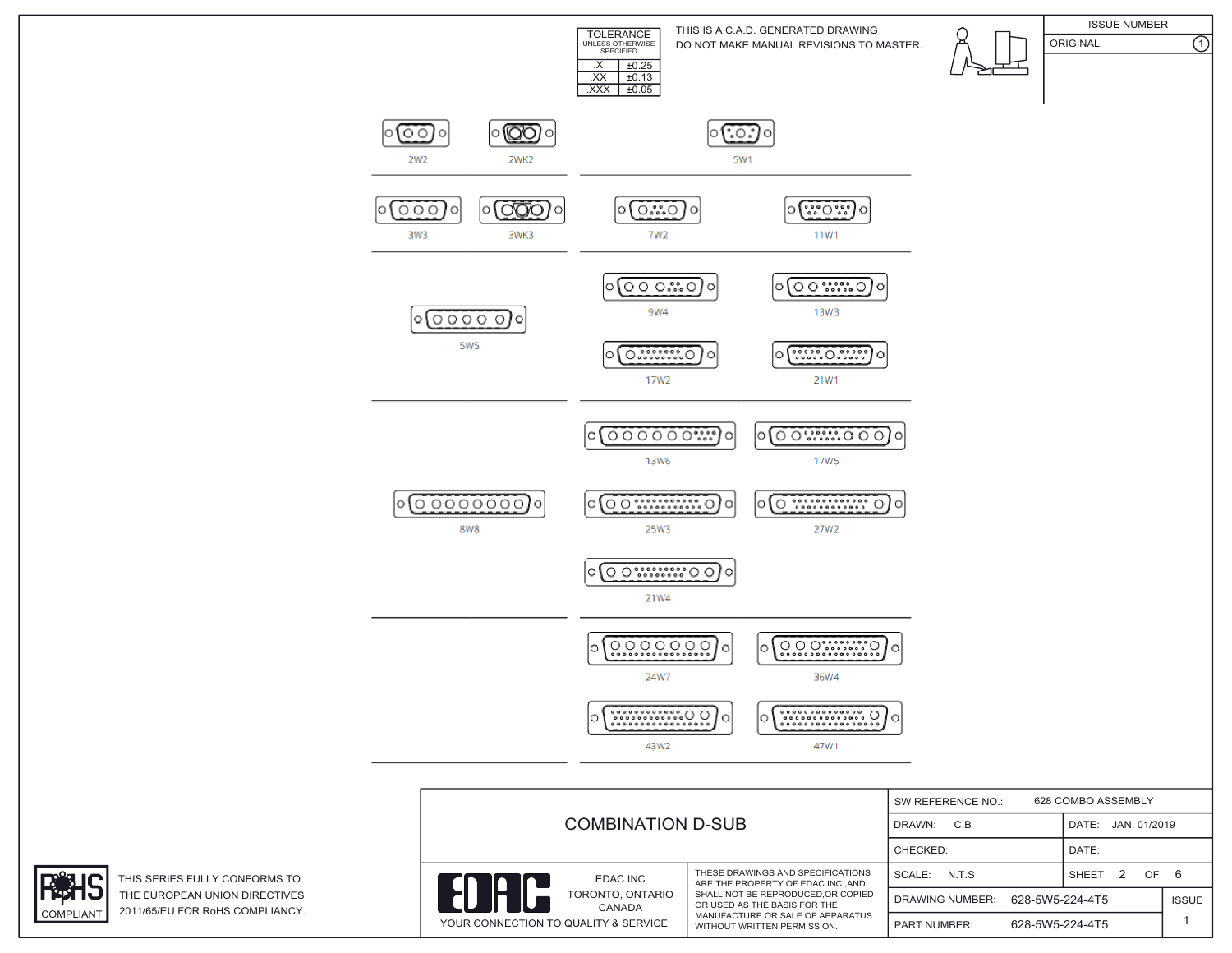**ISSUE NUMBER** THIS IS A C.A.D. GENERATED DRAWING TOLERANCE<br>UNLESS OTHERWISE<br>SPECIFIED ORIGINAL DO NOT MAKE MANUAL REVISIONS TO MASTER.  $X \mid \pm 0.25$  $\overline{XX}$   $\pm 0.13$  $\overline{XXX}$   $\pm 0.05$ 



3W3 / 3WK3



7W2 Male/Female





 $\overline{\Omega}$ 

21W4 Male/Female



27W2 Male/Female



21W1 Male/Female



|                           |                            |                                                                        | 628 COMBO ASSEMBLY<br>SW REFERENCE NO.: |                       |                   |    |              |
|---------------------------|----------------------------|------------------------------------------------------------------------|-----------------------------------------|-----------------------|-------------------|----|--------------|
| <b>COMBINATION D-SUB</b>  |                            | C.B<br>DRAWN:                                                          |                                         | JAN. 01/2019<br>DATE: |                   |    |              |
|                           |                            | CHECKED:                                                               |                                         | DATE:                 |                   |    |              |
| In                        | EDAC INC                   | THESE DRAWINGS AND SPECIFICATIONS<br>ARE THE PROPERTY OF EDAC INC. AND | SCALE: N.T.S.                           |                       | 3<br><b>SHEET</b> | OF | 4            |
|                           | TORONTO, ONTARIO<br>CANADA | SHALL NOT BE REPRODUCED.OR COPIED<br>OR USED AS THE BASIS FOR THE      | DRAWING NUMBER:                         | 628-5W5-224-4T5       |                   |    | <b>ISSUE</b> |
| TION TO QUALITY & SERVICE |                            | MANUFACTURE OR SALE OF APPARATUS<br>WITHOUT WRITTEN PERMISSION.        | <b>PART NUMBER:</b>                     | 628-5W5-224-4T5       |                   |    |              |

5W5 Male

5W5 Female







11W1 Male/Female



17W2 Male/Female

CURRENT RATING / ØA  $10A / 2.2$  $20A / 3.3$ 30A / 3.7 40A / 4.2





THIS SERIES FULLY CONFORMS TO THE EUROPEAN UNION DIRECTIVES 2011/65/EU FOR RoHS COMPLIANCY. **COMPLIANT** 



31.76

YOUR CONNECT

8W8 Female













23.53

47.00

23.53